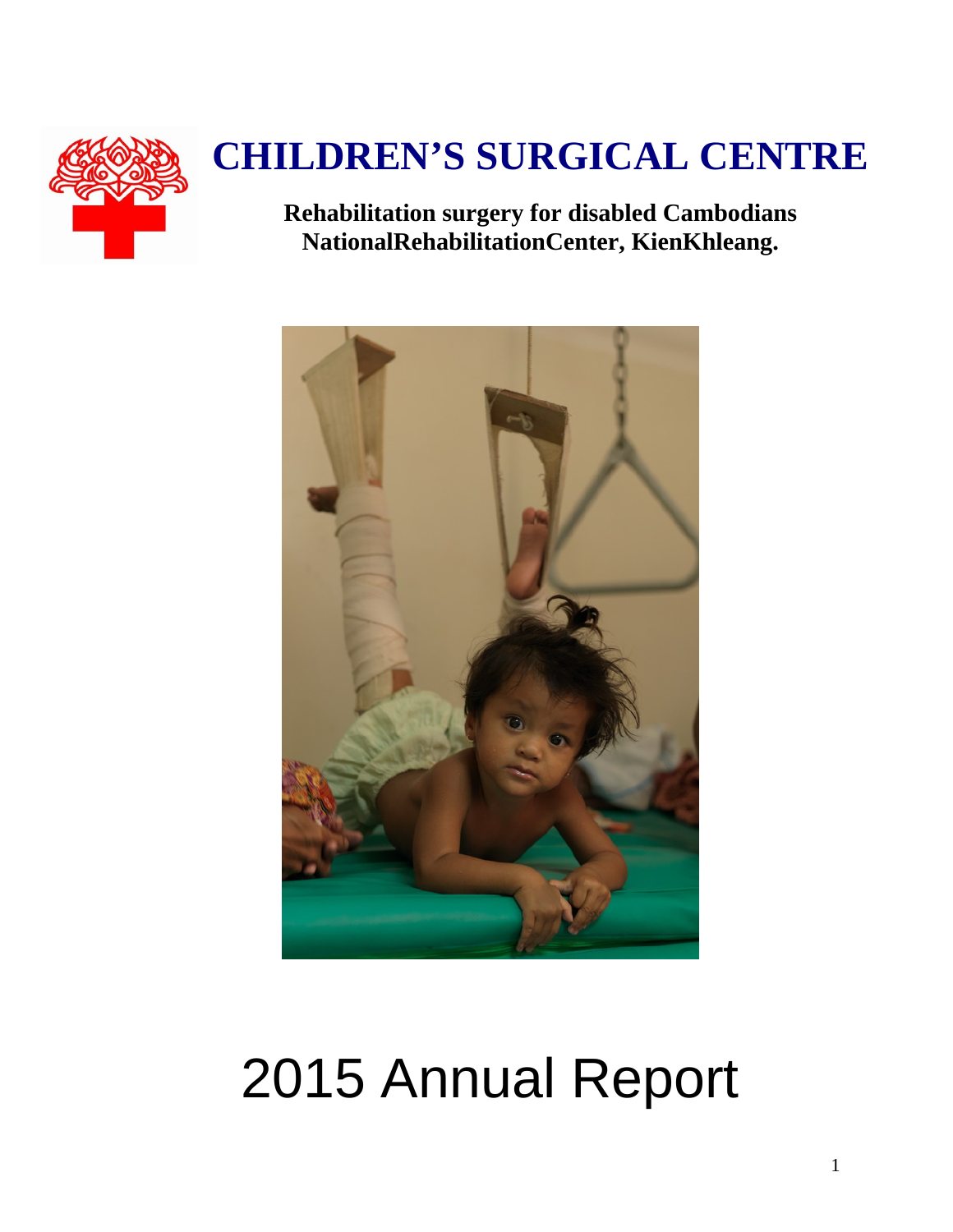### **Contents**

| Page number |
|-------------|
|             |

| Cover Page                                                                                                                                                                                                          |                                 |
|---------------------------------------------------------------------------------------------------------------------------------------------------------------------------------------------------------------------|---------------------------------|
| President's Report                                                                                                                                                                                                  | 4                               |
| <b>Chief Executive Officer's Report</b>                                                                                                                                                                             | 5                               |
| - Preamble<br>- Thanks<br>- Site and Facility Considerations<br>- Numbers of Operations and Consultations<br>- Scope of Services<br>- Patient Referrals<br>- Outreach Services<br>- Equipment Donated and Purchased | 5<br>5<br>6<br>6<br>8<br>8<br>8 |
| - Visiting Consultants                                                                                                                                                                                              | 9                               |
| - Visiting Students<br>- CSC Staff and Conferences                                                                                                                                                                  | 9<br>9                          |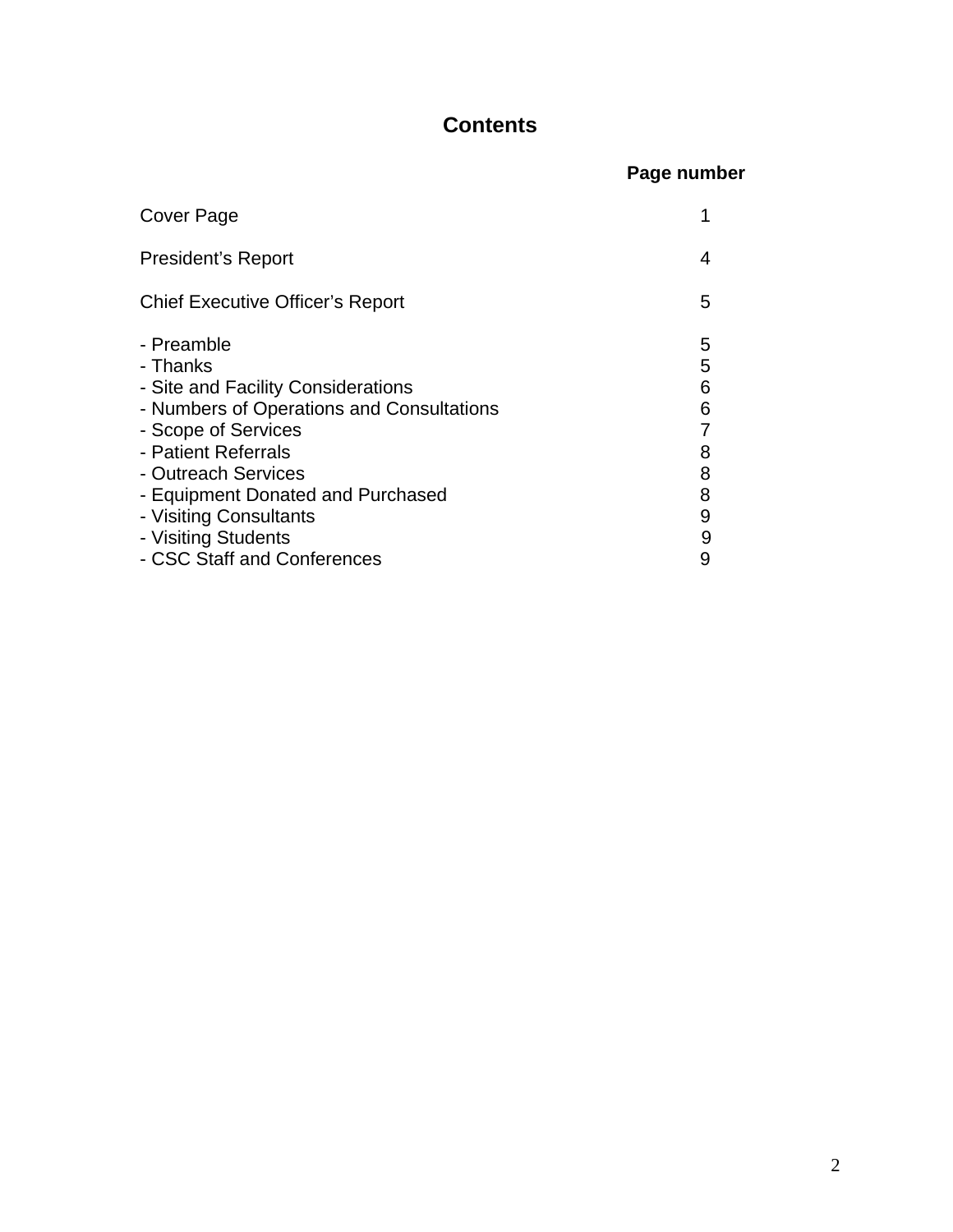## **Annual Report 2015**

### **Children's Surgical Centre**

| <b>Chief Executive Officer</b>                   | Dr James Gollogly,<br>OBE, FACS, FRCSC |
|--------------------------------------------------|----------------------------------------|
| <b>Chief Financial Officer and Administrator</b> | Ms. KanyapakReinvetch                  |
| Manager of Reconstructive Surgery Department     | <b>DrKeoVanna</b>                      |
| Manager of Anaethesiology Department             | Dr. In Sovutheara                      |
| Manager of Ophthalmology Department              | Dr. Chhor Long                         |
| Manager of Administration Department             | Mr.SokMenglong                         |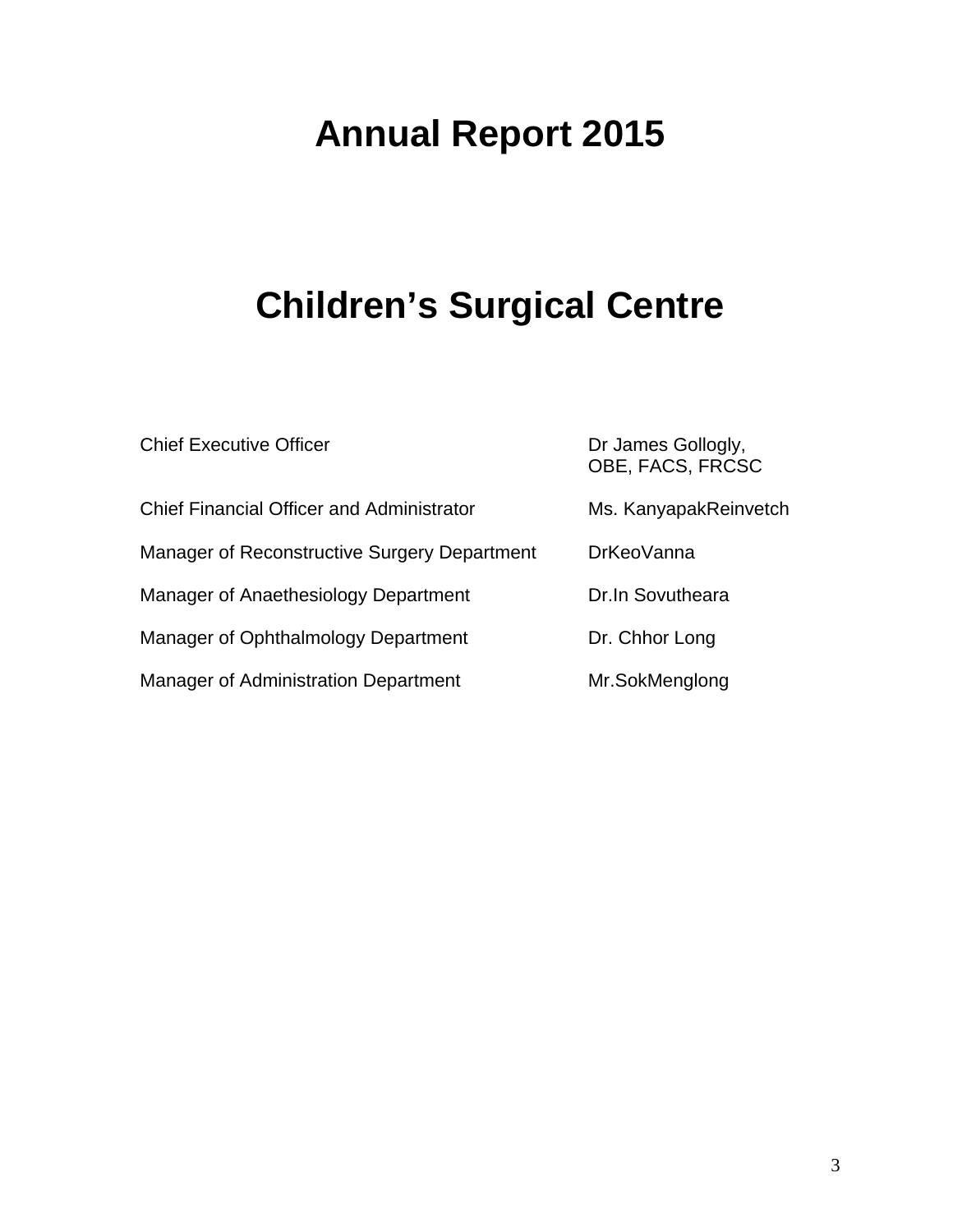#### **Children's Surgical Centre**

KienKhleang National Rehabilitation Centre Route 6A, Sangkat ChroyChangvar Phnom Penh, Cambodia www.csc.org

President's Report

Friends of CSC,

2015 marks eighteen years of free consultations and surgeries at CSCand eighteen years of obstacles and hurdles which Dr. Jim and his team have deftly managedto the benefit of the children they serve.

Despite an array of usual and new challenges this incredible team radically improved the lives of over four thousand children and their families in 2015 through free-surgeries. To say they did it alone, however, would be an injustice to the many people outside of Cambodia we consider part of the CSC family who support CSC directly and indirectly.

On behalf of the Board of Directors and the children we serve, thank you to all those who have supported CSC in 2015, financially or otherwise.

To those of you who have yet to get involved I would invite you to contact one of us directly to discuss how you might help in your own way.

Warm regards,

Daniel G. Tagliere Board President Children's Surgical Centre

*Dan Tagliere President MacauLand Developments Ltd. d.tagliere@macauland.com*

*Mark M Moser MD FRCPC Markmoser57@hotmail.com Phone: (561) 845 7432 Mobile: (561) 847 1781* 

*Dr. Jim Gollogly, OBE CEO Children's Surgical Centre Phnom Penh, Cambodia jim@csc.org Mobile: (855) 12 979 214* 

*KanyapakReinvetch CFO/Administrator Children's Surgical Centre Phnom Penh, Cambodia kanya@csc.org Mobile: (855) 12 710 789* 

*Jim Carmichael Secretary jim@JEcarmicheal.com Phone: (907) 486 6874 Mobile: (206) 3216395* 

*Prof. Massey Beveridge BA M. Phil, MD DTM&H, FRCSC Professor of Surgery University of Toronto Massey.beveridge@gmail.com*

*Prof. Nabil Samman FRCS (Edin), FDRS (Eng) Professor of Oral and Maxillofacial Surgery University of Hong Kong nsamman@hku.hk*

*Prof.Michael G. Irwin Professor and Head of the Department of Anaesthesiology University of Hong Kong mgirwin@hku.hk*

*Eugene Gollogly Steiner Books Ltd. USA gene@steinerbooks.org*

*Ian Mullane CEO Locowise Ltd Ian@Locowise.com*

*Dr Laragh Gollogly, MD, MPH. Editor, WHO Bulletin, Geneva, golloglyl@who.int*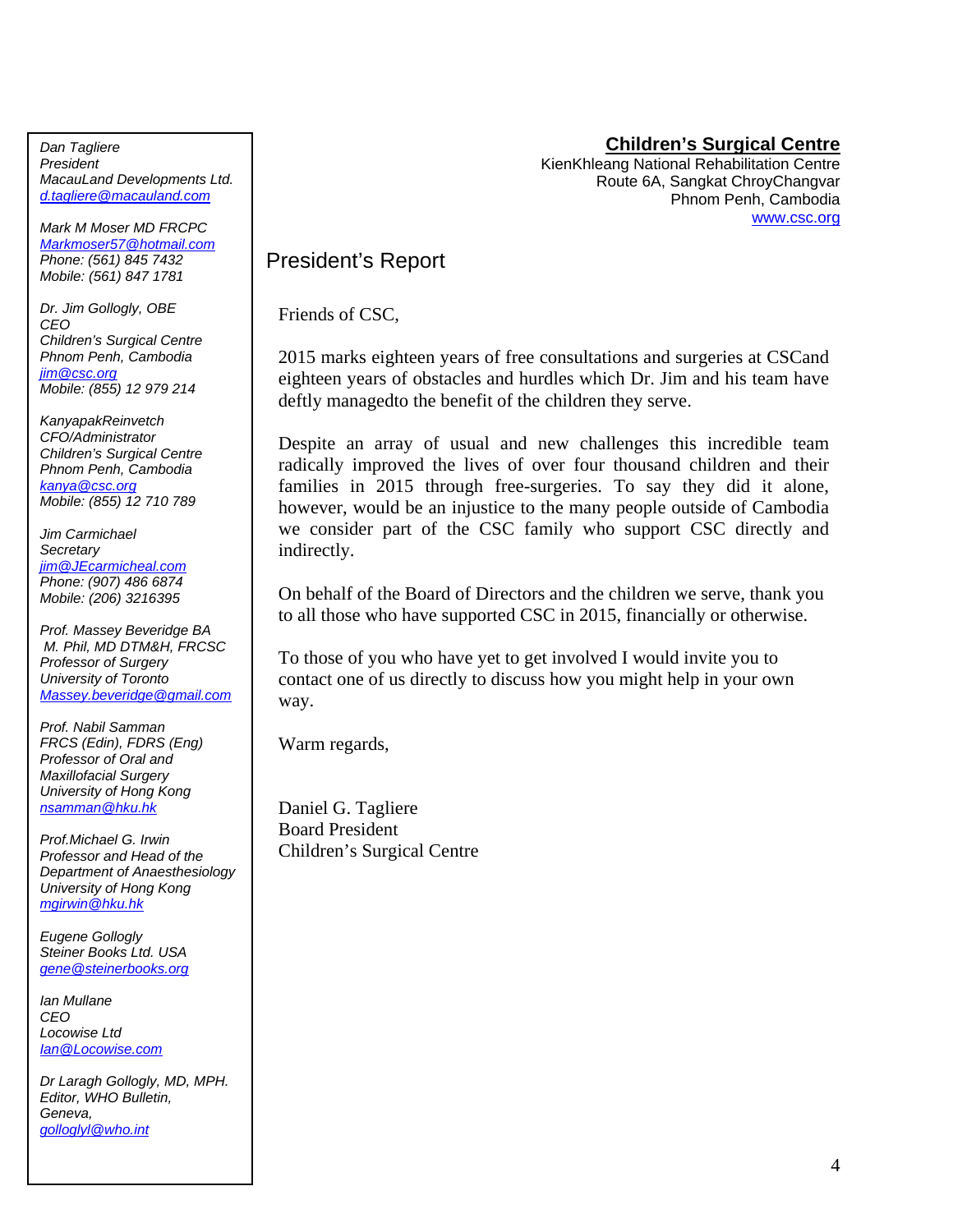### **Chief Executive Officer's Report**

#### **Preamble**

2015 has gone well for CSC, with adequate funding to maintain consultations and operations for the patients, and increasing training for the Khmer staff. There has however been a seachange in the medical scene in Cambodia, and it has certainly affected our staff. The government has encouraged the big hospitals to "make their own money" and sustain themselves, so the hospitals in turn have taken on as many skilled staff as possible, and put them all to work in "private practice". Our more senior staff are now constantly running off to "their government hospital" and we have lost both Drs Roo and Long, with little warning, and little planning for their replacements, and so are now left with junior eye doctors who are less well supervised. We are trying to get a more experienced eye surgeon to supervise the juniors, but this may have to be an expatriate and will be difficult to organize. As a direct consequence of this, although we have seen about 20,000 patients in consultation as in 2014, we have only done 4,200 operations this year, as opposed to 5,000 last year.

No major construction has taken place, but the ENT department has taken over most of the conference room as it has increased in patient numbers and has this year seen almost 4,000 patients in consultation, The eye outpatient department has been expanded by moving speech therapy into the eye inpatient ward giving eye consultations more room.

#### **Thanks**

The Board of Directors would like to thank all donors for all their assistance during the year. Some donors wish to remain anonymous, but others include:

**Vanda Sports Group, Ian Mullane, and their boxers** for continued fundraising efforts through the White Collar Boxing events.

**Dave and Kerry Rickards, the DAK foundation,** for their ongoing financial support. **CLSA**in Hong Kong, for continuing support.

**Kadoorie Charitable Foundation** which has supported us for so many years both directly and indirectly.

**Dr.Mark Moser &Mr Chuck Monat**for their individual donations.

**Smile Train** for continued support of our Cleft Lip and Palate surgical program. **Watsi** for its crowdfunding donations throughout the year.

**Peter Bennett Foundation** for continuation of support which will last for 3 years.

In addition, there have been **many other private donors** who have made financial contributions throughout the year, and who do not wish to have their names publicized, or whose names are too numerous to mention here, but we do hope they all received their recognition and thank you letters.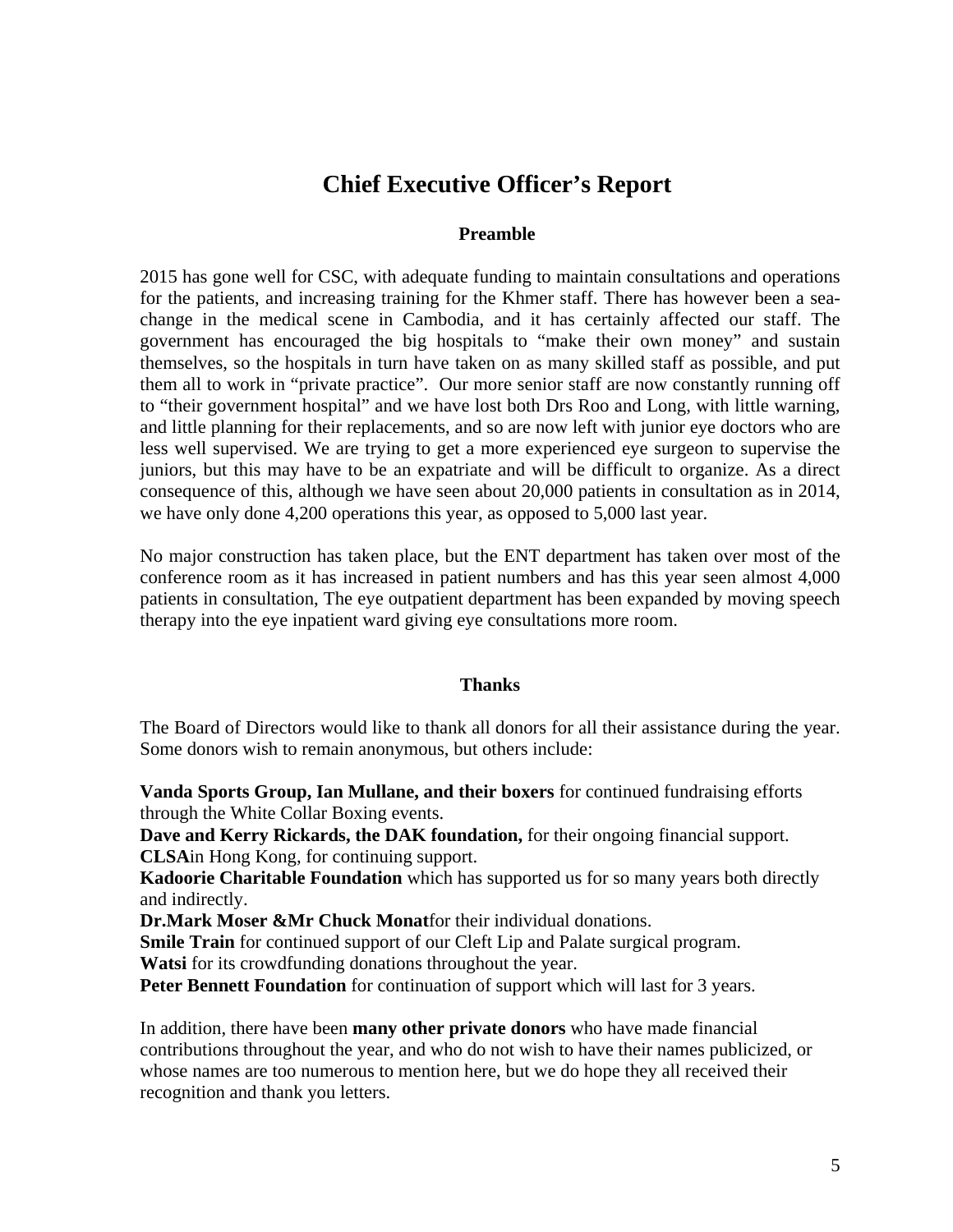The Directors would also like to thank the local Khmer staff of Children's Surgical Center, for all their hard work in providing such good service during the year to the patients we have treated.

#### **Site and Facility Considerations**

There has been no great change in the compound this year, although we have had a few unnecessary complaints from 1 or more of the other organizations about the parking arrangements. The rains were scanty, and there was no real problem with flooding in the rainy season, nor were there many electricity cuts in the dry season. We did however receive a donation of a 30 kva generator from the US Embassy, and now have that as a backup for the 100 kva generator, which has been very useful on a couple of occasions. We have installed more solar panels in the last 12 months, and plan on making all the fans and lights run on solar power.

| <b>Operations</b>     | 2010   | 2011   | 2012   | 2013   | 2014   | 2015   |
|-----------------------|--------|--------|--------|--------|--------|--------|
| <b>Rehabilitation</b> | 1,487  | 1,491  | 1,540  | 1,334  | 1,556  | 1,242  |
| Eye                   | 2,213  | 2,080  | 3,425  | 4,816  | 3,634  | 2,990  |
| <b>Total</b>          | 3,700  | 3,567  | 4,965  | 6,150  | 5,190  | 4,232  |
|                       |        |        |        |        |        |        |
| <b>Consultations</b>  | 2010   | 2011   | 2012   | 2013   | 2014   | 2015   |
| Rehabilitation        | 2,631  | 2,429  | 1,960  | 5,809  | 7,121  | 8,070  |
| Eye                   | 9,873  | 9,411  | 8,108  | 11,638 | 13,268 | 12,582 |
| <b>Total</b>          | 12,504 | 11,840 | 10,063 | 17,447 | 20,389 | 20,652 |

#### **Numbers of Operations and Consultations**

#### **Scope of Services**

As throughout 2014, we have had more turnover in the eye department, and are now facing 2016 without having a senior eye doctor regularly available. Dr Heidi, our visiting ophthalmology fellow spent a total of 9 months with us and was a great help, but we have not yet found anyone to replace her. Dr Roo has left after 14 yrs, and gone into private practice,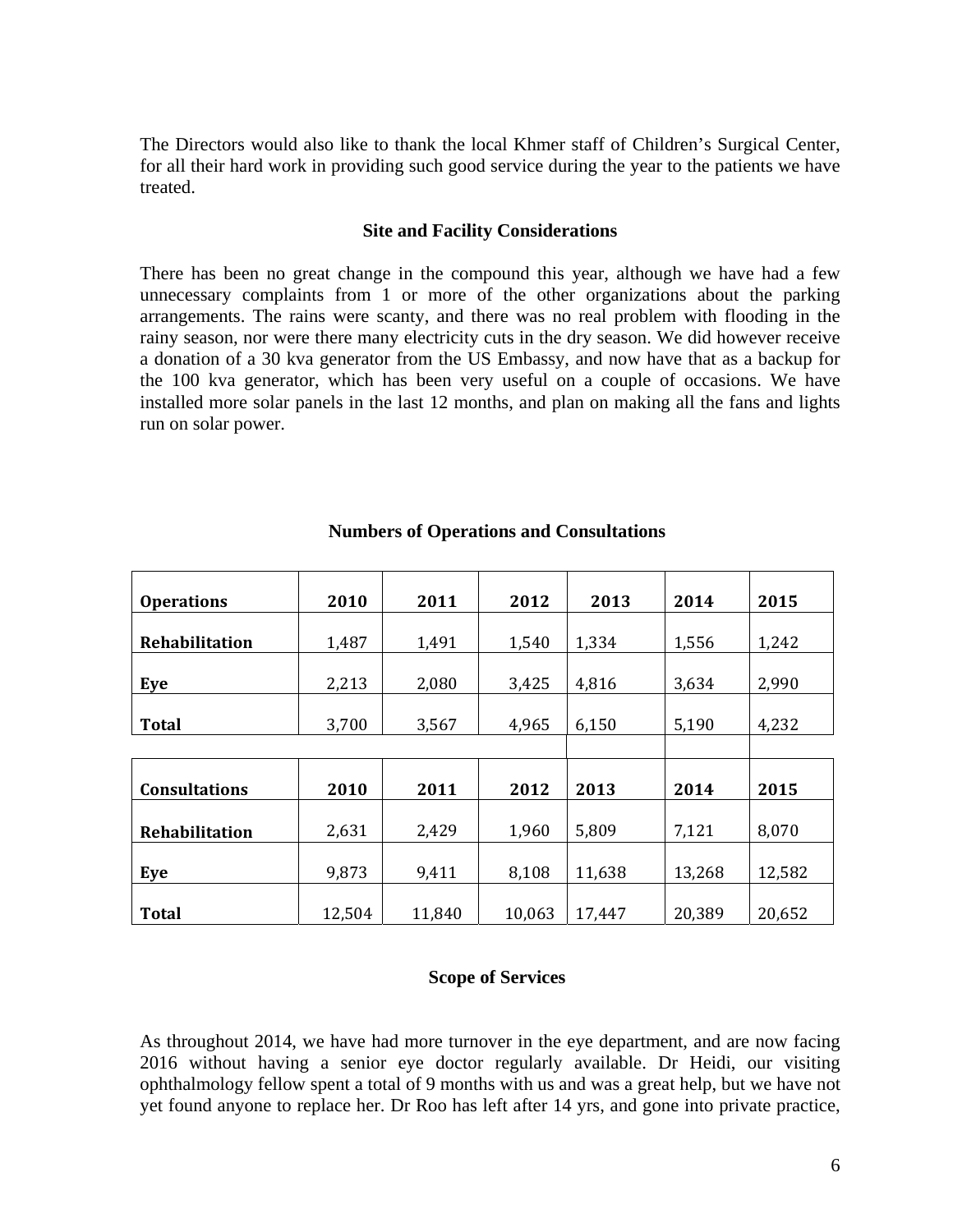and Dr Long wants to only work part-time as of January  $1<sup>st</sup>$  2016, after working with us for 11 years. Of the more junior surgeons, Dr Dira is just finishing his first year of ophthalmic residency in Manila, and will not be back until January 2018.

DrsSambo and Youey, have now worked for us for over a year, and are coming along well but are not yet very experienced. Dr Remy who has finished the 3 year ophthalmology training in Cambodia and who worked with us while in residency,has been offered a year of fellowship training in Thailand, so will leave in February 2016. Drs Theary and Dara,who married one another in December 2015, are of the same promotion as Dr Remy and are still with us, but also have not had a lot of experience and we expect them to stay only for the first half of 2016. However, Dr Chanta who has just graduated from medical school and wants to be an eye doctor will join us in January 2016, and Dr Leakana will be newly promoted from the Khmer training program and will join us in February 2016, after having worked with us as a volunteer for the last year.

The ophthalmic nurses are doing very well, and are steadily increasing in skills and responsibility. Ms Chanthy has returned from 6 months of training in orthoptics in India, and now runs the paediatric eye clinic. Ms Bee Sokngin is upgrading to an anaesthetic nurse, and we look forward to her being able to give general anaesthesia for paediatric patients. 2 of our eye nurses will go to Wat Raiking again in 2016 for further training: Ms Channy whom we have now promoted to head of the eye operating room, and Mr. Ratha, but Ms Yanak, whom we sent to further training last year, has just told us she is leaving in January 2016 to pursue qualification as a certified ophthalmic nurse.

ENT surgery has continued to develop well. Dr Charlie left in March after 6 months, but he had taught Drs Davy and Sothea how to do tympanoplasties, and they have since done over 100 by themselves, with 85%+ success rates. Dr Vinay, from Manchester, will be our next ENT fellow for the month of January 2016, and Dr Mahmood Bhutto from London will follow himin February 2016, staying for 6 months We expect them both to raise our skills in mastoidectomy and expect our ENT team will continue to flourish.

Because of the difficulty of finding anaesthesiologists, we started to train our nurses to be nurse anaesthetists this year, and that has been a very good move. The first 2, Mr Savoeun and Ms Peaktra had 6 months with us, and then went on a 6 month course in anaesthesia at the National Paediatric Hospital, allowing us to start 2 more nurses, Mr Kob and Ms Bee Sokngin who should also follow on the same paediatric course when it restarts in 2016. This has made a notable difference in the efficiency of the anaesthesia department, which should continue to improve throughout 2016, especially with Dr Sokalay coming back from his year of anaesthesia training in Thailand.

Cleft surgery has dropped again this year, to a total of 140operations, which is not surprising as the "backlog' has dramatically diminished and there are now more teams competing for patients. SmileTrain continues to support our cleft operations and this year sent 3 of our surgeons as well as our speech therapist, Mr Samnang, to a cleft conference in Thailand. With 3 dozen MEC surgeries this year, Phnom Penh Rotary Club has continued to support our MEC program, so we are very grateful to both them and Smile Train.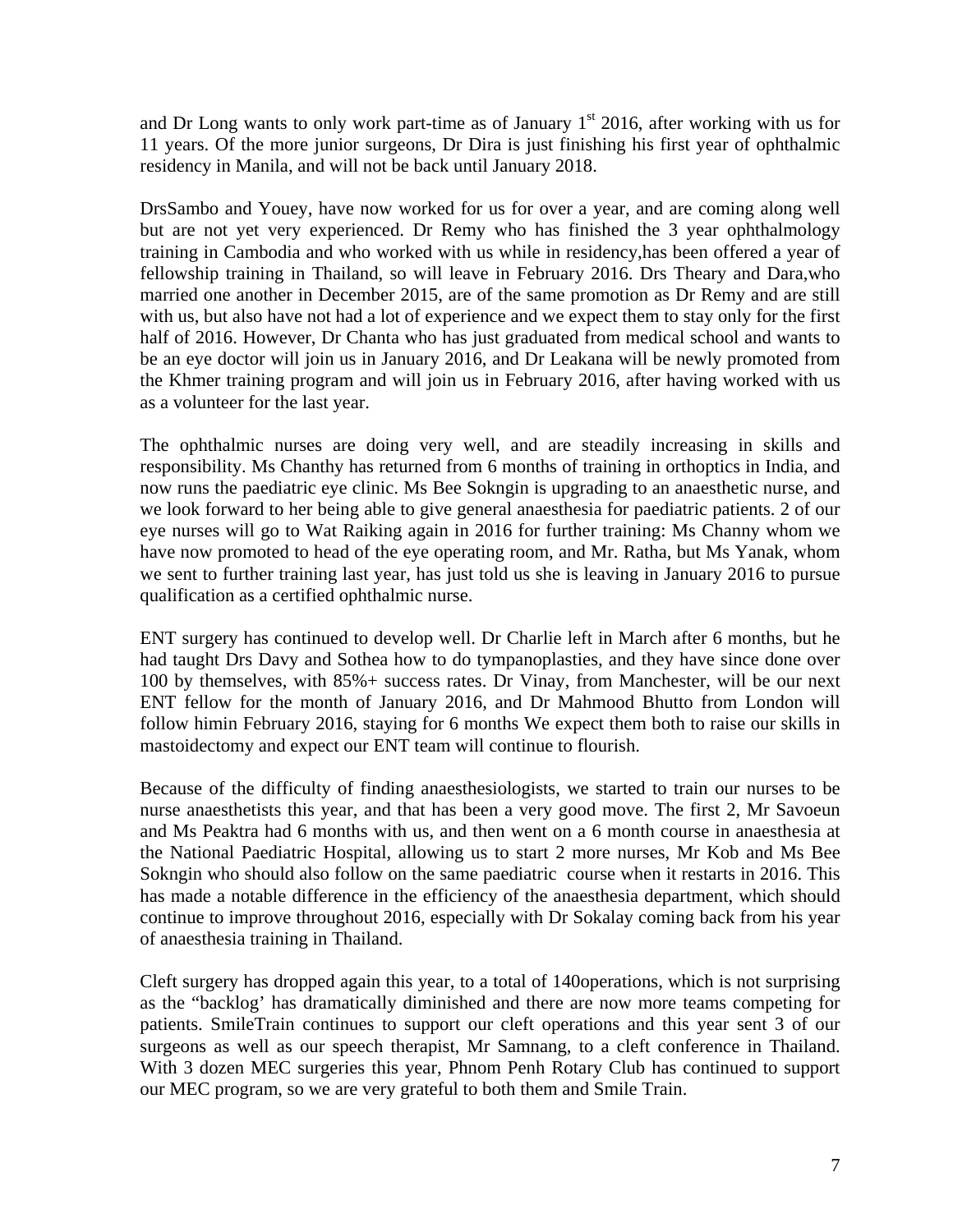On the rehabilitation surgery side, the Brachial Plexus Injury project is going well with the Singaporean and UK hand surgeons, and now the Australian team plans on co-ordinating their visits to fit in with this program and to continue to develop hand surgery in CSC. The Asian spine surgeons have now found us, courtesy of Prof Ken Cheung, who has continued to visit from the University of Hong Kong, and since he introduced other these other spinal surgeons to us, we expect to develop spine skills further in 2016

#### **Patient Referrals**

Again this year, not too much has changed in regard to referrals: mostly it is by word of mouth, from relatives, friends and various officials, but there is a steady increase in referrals of difficult cases from other hospitals, and also of people from remote areas through the agency of some organization or other. We do still use radio advertising on occasion, but the results are not very specific.

#### **Outreach Services**

In 2014 we only made one significant attempt at outreach, when we surveyed school children for ear disease every Thursday afternoon. After examining about 2,000 children, we came to the conclusion that this was not a very productive use of our time, as the team detected very few new patients and thought their time and effort would be better spent in KienKhleang treating patients who were referred for services. This year, we did another outreach on the urging of our visiting French ENT surgeons, which was equally unrewarding, but we will do an eye outreach with a Seattle eye team in January 2016, and expect this to be as productive as when we did it 3 years ago.

#### **Equipment Donated and Purchased**

In 2015, we only had a couple of major purchases of equipment: a new sterilizer to supplement the one we already have (\$12,000); a new A-scan for the ophthalmology department (\$3,600), and a new Tuktuk (\$2,000). A few months after buying the Tuktuk, we got 3 new Tuktuks donated from Smiling Gecko, so we are now well equipped to run a Tuktuk service instead of using Landcruisers for shipping patients to various hospitals and facilities, including Chenda. Other donations this year included a used C-arm and a couple of Ultrasound machines from Australia, various monitors and electric pumps from Medecins du Monde (MdM), instruments and supplies from Dr Brian Moore, B-First, and MdM, and a new laryngoscope for the ENT surgeons from Storz company. A sizeable number of spectacles has been donated by various organisations, and Ms Karen Wong of Hong Kong, has managed to keep up her very significant donation of sunglasses for the use of eye patients after operations.

Most useful however, has been the opportunity for Jack and Thearun to complete the first year of their 3 year Biomedical Engineering course, increasing their skills in repairing and maintaining our equipment, and we certainly hope that World Engineering will continue to run the course through the next 2 years.